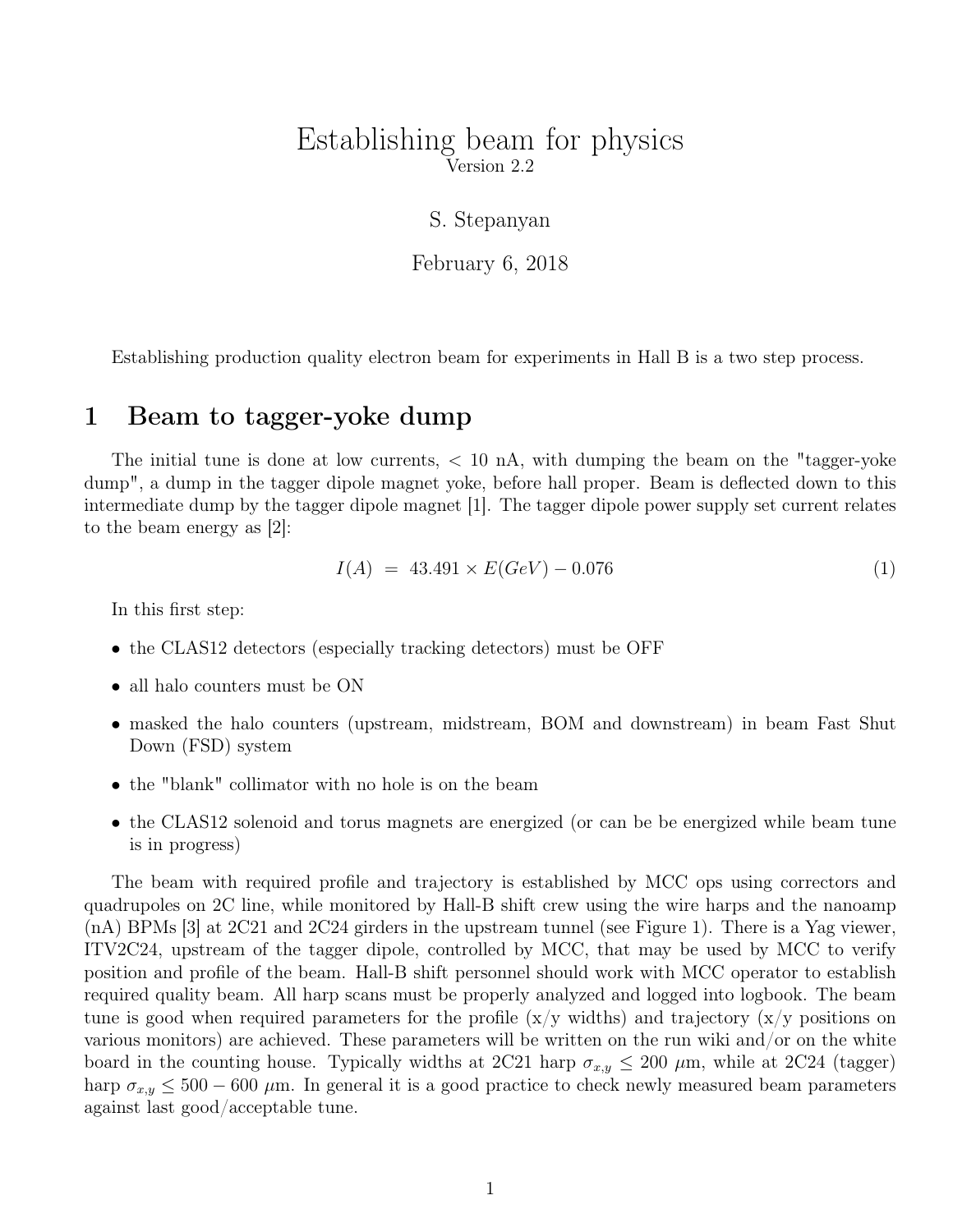|                 | Description          | Name      | $L$ (neters) |
|-----------------|----------------------|-----------|--------------|
|                 | <b>SLM</b>           | ISR2C20   | $-44.3$      |
|                 | Green shield walll   |           |              |
|                 | Stripline BPM        | IPM2C21   | $-41.4$      |
|                 | Quadruple            | MQR2C21   | $-41.1$      |
|                 | Horizontal corrector | MBC2C21H  | $-40.6$      |
|                 | Vertical corrector   | MBC2C21V  | $-40.1$      |
|                 | Quadruple            | MQA2C21A  | $-39.6$      |
|                 | Horizontal corrector | MBC2C21AH | $-39.1$      |
|                 | Beam viewer          | ITV2C21   | $-38.9$      |
|                 | Wire Harp            | IHA2C21   | $-38.8$      |
|                 | $nA-BPM$             | IPM2C21A  | $-37.6$      |
| Moller Pol.     | Stripline BPM        | IPM2C22   | $-26.9$      |
|                 | Quadruple            | MQK2C22   | $-26.5$      |
|                 | Horizontal corrector | MBC2C22H  | $-26.2$      |
|                 | Quadruple            | MQK2C23   | $-25.8$      |
|                 | Vertical corrector   | MBC2C23V  | $-25.5$      |
|                 | Quadruple            | MQK2C24   | $-24.9$      |
| 1st Raster Pair | $nA-BPM$             | IPM2C24A  | $-24.5$      |
|                 | Wire Harp            | IHA2C24   | $-22.0$      |
|                 | Beam viewer          | ITV2C24   | $-21.8$      |
|                 | Hall-B tagger dipole | TAGGERB   | $-17.6$      |
|                 | Hall-B collimator    | ETA2H00   | $-17.0$      |
|                 | Stripline BPM        | IPM2H00   | $-12.3$      |
|                 | Quadruple            | MQA2H00   | $-11.9$      |
| Halo Coun.      | Quadruple            | MQA2H00A  | $-11.6$      |
|                 | Horizontal corrector | MBD2H00H  | $-11.3$      |
|                 | Vertical corrector   | MBD2H00V  | $-11.1$      |
|                 | Quadruple            | MQB2H01   | $-8.6$       |
|                 | $nA-BPM$             | IPM2H01   | $-8.0$       |
| Target          | Wire harp            | IHA2H01A  | $-7.5$       |
| <b>BOM</b>      | Center of the hall   |           | 0            |
|                 | Stripline BPM        | IPM2H02   | 13.5         |
|                 | SVT collimator       | ETA2H02   | 14.1         |
|                 | Wire harp            | IHA2H02A  | 14.8         |
| <b>SdH</b>      | Dipole 1             | MFC2H02A  | 15.3         |
|                 | HPS target           | ETA2HHPS  | 17.0         |
|                 | Spectrometer Dipole  | MFC2H02B  | 17.5         |
|                 | Dipole 2             | MFC2H02C  | 19.7         |
|                 | Beam viewer          | ITV2H04   | 24.0         |
|                 | Dump, Faraday cup    | IFY2H04   | 27.0         |

Figure 1: Bemaline elements from the green shield wall to Faraday cup dump.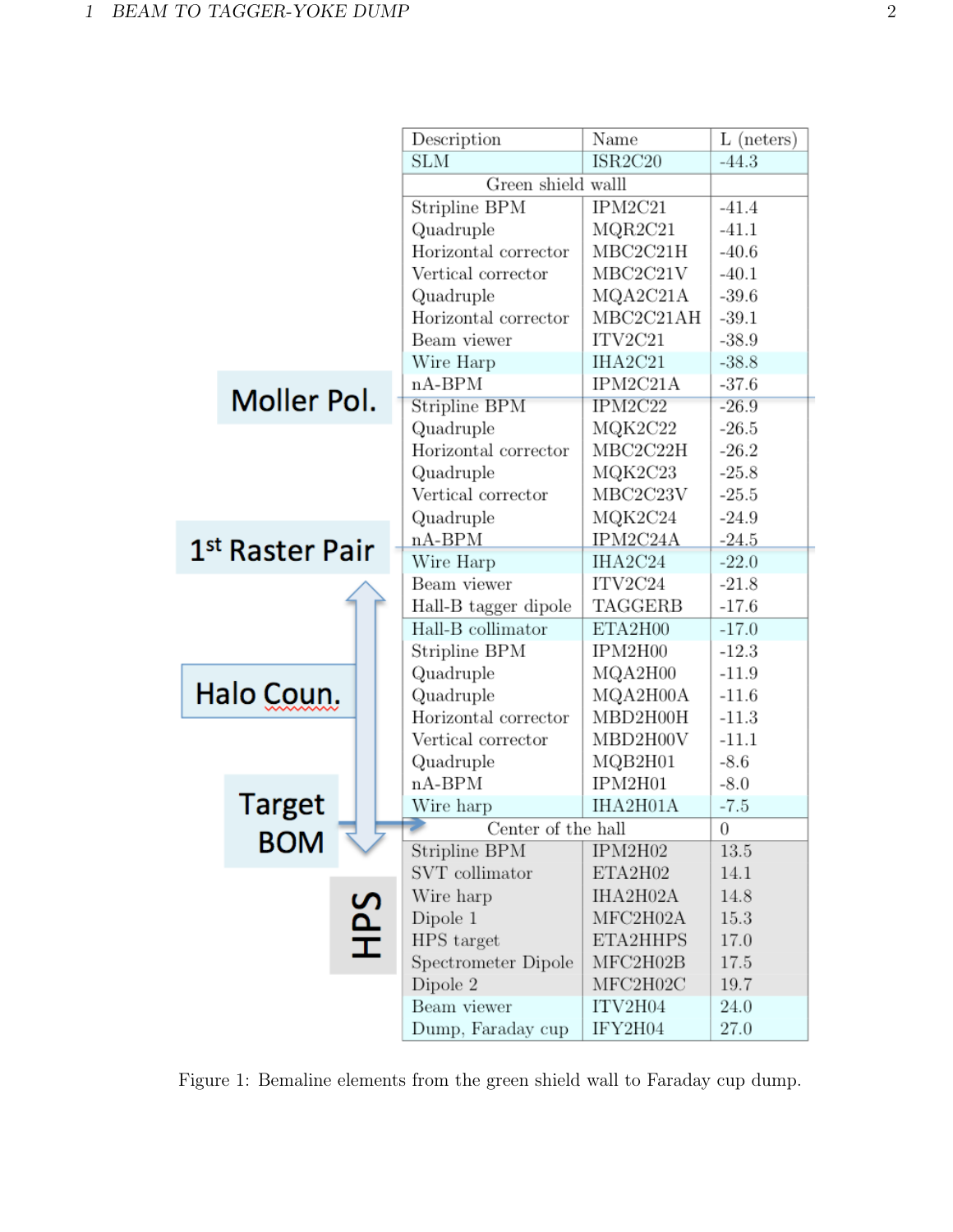# 2 Beam to Faraday cup

The second step of establishing a physics quality beam starts after acceptable beam parameters have been achieved on the tagger-yoke dump. The following are steps for sending beam to CLAS12:

- tell MCC that beam is acceptable at the tagger
- ask to take the beam away, and degauss and turn OFF the tagger magnet
- position 20 mm diameter collimator on the beam
- set the halo counter FSD thresholds in to 1 MHz and the integration time interval to 50 milliseconds
- when ready ask MCC to send  $\sim$  5 nA beam straight to the electron dump, at the end of the Hall B beamline where Faraday cup is located
- verify that beam goes to the dump
	- a. make sure beam is clearly visible on the downstream viewer, use Chromox screen<sup>1</sup>. Beam should be within 10 mm (2-tick marks) around the center
	- b. make sure that Faraday cup beam current reading and the beam currents on 2C21 and 2C24 BPMs are consistent (the difference should not be more then few %)

The beam profile and position adjustments on the target will be done using correctors and quadrupoles on 2C22/2C23/2C24 girders in the upstream tunnel and 2H00 girder in the hall (if needed). The last one is the closest to the target (∼ 10m upstream) and will be used to focus beam at the target location to achieve required size (preferably  $< 300 \mu m$ ). The profile and position of the beam on the CLAS12 target will be checked using a 3-wire harp 2H01A mounted about ∼ 7 meters upstream of the CLAS12 target and 2H01 nA BPM (stripline BPM on 2H00 will not work at low currents). The 2H01A harp measures the beam profile and its projected position along x-, y-, and 45◦ axes. After physics quality beam is established based on the profile, beam position on either the cryo target cell or any of CLAS12 detector component (e.g. FTcal) must be adjusted based on the lowest rates on the downstream halo counters and on BOM or symmetry of rates in the detector. Procedure for adjusting the beam on the target is the following:

- ask MCC operator to move beam on 2H01 BPM by 0.1 mm steps up and down, vertical direction
- record rates on halo counters and on BOM for each step. Stop moving in the given direction when rates go more more than  $\times 10$  from where you started
- analyze rates as a function of position, find a position on 2H01 corresponding to the mid point of the two extreme ends where rates were highest. Ask MCC operator to position the beam on that position on 2H01 nA BPM
- repeat everything for horizontal alignment, moving the beam to left and right
- set orbit lock using found vertical and horizontal positions on 2H01

<sup>&</sup>lt;sup>1</sup>At low energies beam spot may not be clearly visible at 5 nA